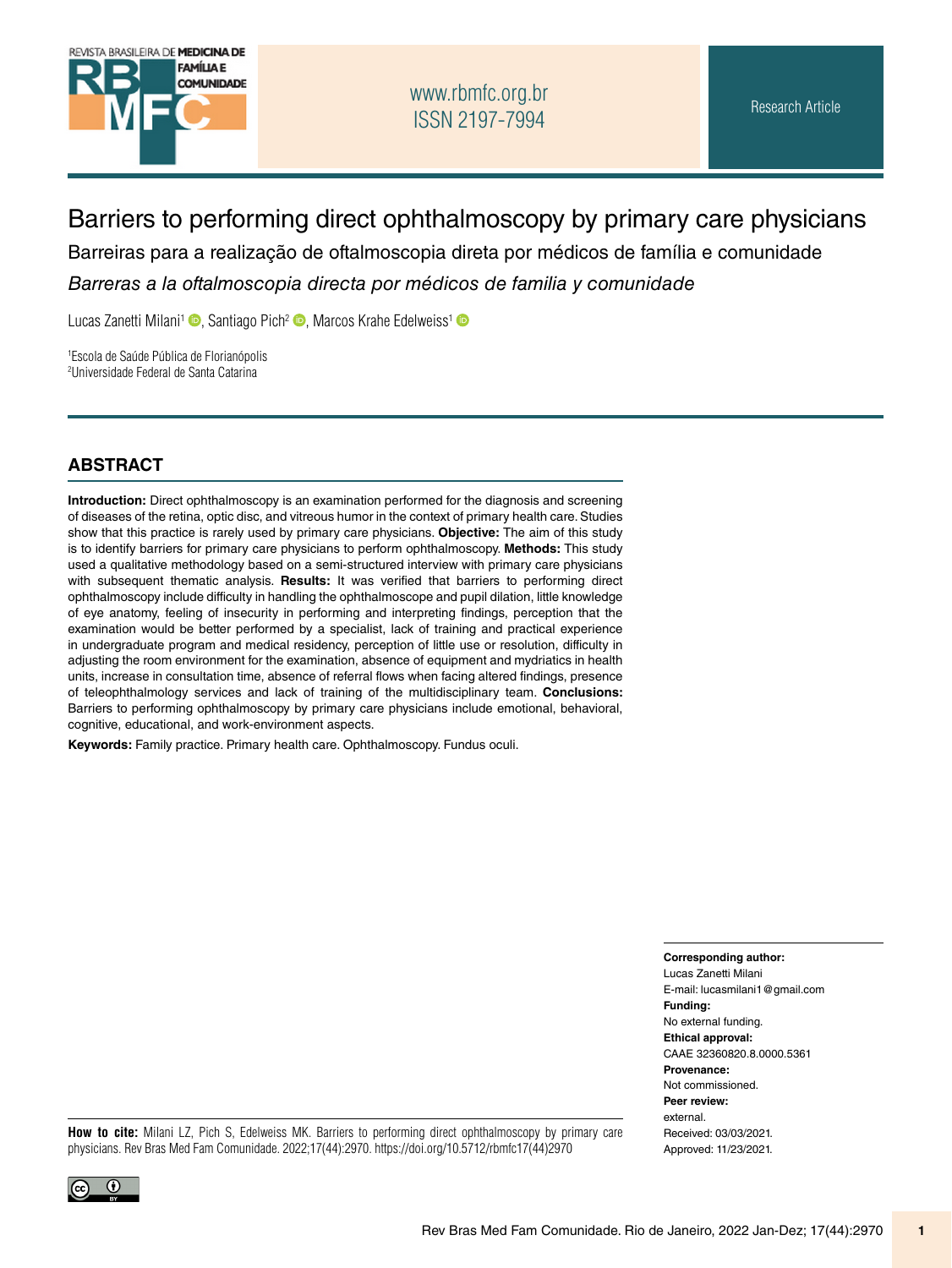#### **RESUMO**

A oftalmoscopia direta é um exame utilizado para diagnóstico e rastreamento de doenças da retina, do disco óptico e do humor vítreo no contexto da atenção primária à saúde. Estudos demonstram que é uma prática pouco utilizada regularmente por médicos de família e comunidade. O objetivo deste estudo é identificar barreiras para a realização da oftalmoscopia por médicos da referida especialidade. Este estudo utilizou metodologia qualitativa, baseada em entrevista semiestruturada com médicos de família e comunidade e posterior análise temática. Demonstrouse que as barreiras para a realização de oftalmoscopia direta incluem dificuldade no manejo do oftalmoscópio e na dilatação pupilar, pouco conhecimento da anatomia ocular, sentimento de insegurança na realização e na interpretação de achados, percepção de que seria um exame mais bem realizado por um especialista, falta de formação e experiência prática na graduação e na residência médica, percepção de pouca utilidade ou resolutividade, dificuldade em adequar o ambiente para a realização do exame, ausência de aparelho e colírios midriáticos nas unidades de saúde, aumento no tempo de consulta, ausência de fluxos de encaminhamento mediante achados alterados, presença de serviços de teleoftalmologia e ausência de treinamento da equipe multiprofissional.

**Palavras-chave:** Medicina de família e comunidade. Atenção primária à saúde. Oftalmoscopia. Fundo de olho.

#### **RESUMEN**

**Introducción:** La oftalmoscopia directa es un examen que se utiliza para el diagnóstico y rastreo de enfermedades de la retina, el disco óptico y el humor vítreo en el contexto de la atención primaria de salud. Los estudios demuestran que es una práctica poco utilizada habitualmente por los médicos de familia y comunidad. **Objetivo:** El objetivo de este estudio es identificar barreras del porqué los médicos de familia y comunidad no realizan oftalmoscopias. **Métodos:** Esta investigación está basada en una entrevista semiestructurada com médicos de familia y comunidad con posterior análisis temático. **Resultados:** Se ha demostrado que las barreras para realizar oftalmoscopia directa incluyen dificultad en el manejo del oftalmoscopio y dilatación pupilar, poco conocimiento de la anatomía ocular, sensación de inseguridad en la realización e interpretación de los hallazgos, percepción de que sería un mejor examen por parte de un especialista, falta de formación y experiencia práctica en licenciatura y residencia médica, percepción de poco uso o resolución, dificultad para ajustar el ambiente para el examen, ausencia de aparatos y gotas midriáticas en las unidades de salud, aumento del tiempo de consulta, ausencia de flujo derivación a hallazgos alterados, presencia de servicios de teleoftalmología y falta de formación del equipo multidisciplinario. **Conclusiones:** Barreras para la oftalmoscopia directa por médicos de familia y de la comunidad incluyen aspectos emocionales, conductuales, cognitivos, educativos y del entorno laboral.

**Palabras-clave:** Medicina familiar y comunitaria. Atención primaria de salud. Oftalmoscopía. Fondo de ojo.

#### **INTRODUCTION**

Ophthalmoscopy, also called funduscopy or fundus examination, is part of the ocular physical examination that uses a device, the ophthalmoscope or funduscope, to examine the lens, retina, optic disc, fovea, macula, retinal arteries, and retinal veins. It can be performed directly, with a manual ophthalmoscope, or indirectly, with a manual lens under the illumination of a light source.<sup>1</sup>

Ophthalmoscopy is used for screening and diagnosis of pathologies of the retina, optic disc, and vitreous humor. For instance, it is used in the screening of diabetic retinopathy in patients with type 1 or type 2 diabetes, in the evaluation of patients with glaucoma, in the screening of congenital cataracts in newborns, in the evaluation of patients with cataracts, among others. Thus, it can be performed by physicians with generalist training or by specialists in ophthalmology.1

Direct ophthalmoscopy is considered an important or essential skill for primary care physicians (PCP). The Competency-Based Curriculum for Family and Community Medicine (*Currículo Baseado em Competências para a Medicina de Família e Comunidade*) cites knowledge of the funduscopy technique as an essential skill, and funduscopy in general and funduscopy for neurological examination as a desirable skill.2

Several studies have shown that direct ophthalmoscopy is not regularly performed by PCP and that many of them have difficulty using it.<sup>3-9</sup>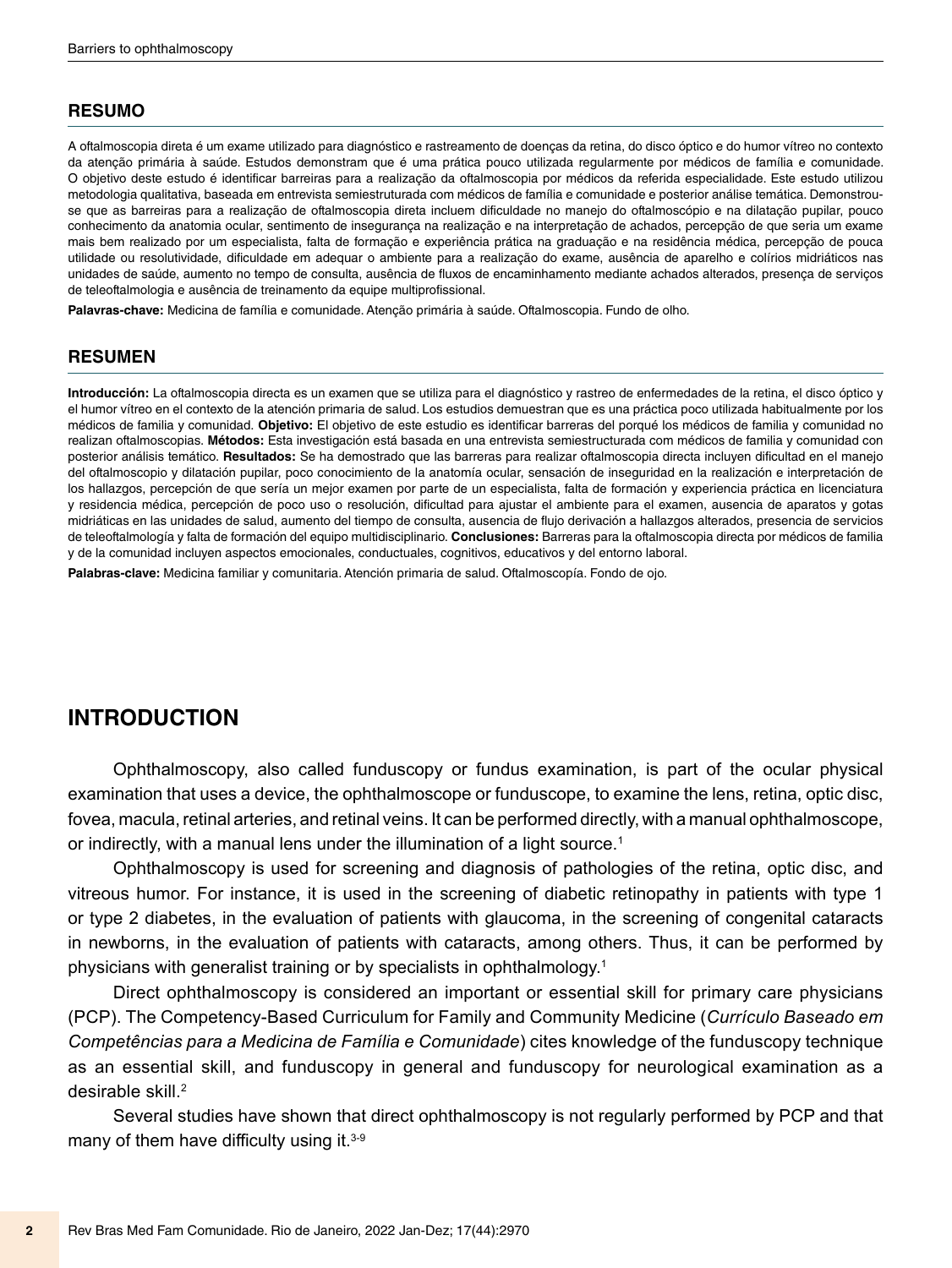A Brazilian study evaluated the use of ophthalmoscopy by physicians participating in a Latin American congress on diabetes and showed that 52% of participants had experience in performing ophthalmoscopy, and that 21.4% performed ophthalmoscopy in their patients.<sup>10</sup>

Although its importance is recognized, PCP rarely perform direct ophthalmoscopy in clinical practice. The reasons for this behavior were not addressed by Brazilian studies on the subject so far.

The objective of this research is to identify potential barriers to performing ophthalmoscopy by PCP.

## **METHODS**

This is an exploratory study, which used a qualitative methodology and was carried out in seven health centers in the city of Florianópolis, state of Santa Catarina, Brazil.

PCP who work in the municipal government of Florianópolis and who have a medical residency and/ or specialist degree in family and community medicine were included.

PCP who had medical residency or specialization in ophthalmology were excluded.

Twelve PCP were invited and all agreed to participate in the study. The selected participants formed a convenience sampling, selected to include doctors who perform ophthalmoscopy and doctors who do not perform it, aiming at gathering several views on the topic. The identification of the PCP was performed by telephone contact or by electronic message, and all were questioned about the performance of ophthalmoscopy and the frequency with which they performed it.

Information was collected through individual semi-structured interviews, which had a script of openended questions consistent with the objectives of the study (Table 1). The interviews were recorded with the aid of electronic equipment (smartphone), live, at the health center, or remotely via online video call. The interviews were carried out between June and August 2020 by one of the authors. Subsequently,

| <b>Table 1.</b> Structure of the interviews.                                                                          |
|-----------------------------------------------------------------------------------------------------------------------|
| Presentation of the study, its objectives and methods                                                                 |
| Request to fill in the informed consent form                                                                          |
| Questions                                                                                                             |
| 1. What do you know about ophthalmoscopy?                                                                             |
| 2. Do you own an ophthalmoscope? Do you use it on a daily basis? Do you use mydriatics?                               |
| 3. In what everyday situations at the health unit do you use/would you use it?                                        |
| 4. What is your experience using the ophthalmoscope?                                                                  |
| 5. What is the most difficult thing about using the ophthalmoscope?                                                   |
| 6. What is your level of confidence in performing an ophthalmoscopy? And in interpreting the results?                 |
| 7. What are the difficulties in performing ophthalmoscopy in the daily routine of the health unit?                    |
| 8. In your opinion, what is the importance of ophthalmoscopy in the daily routine of the health unit?                 |
| 9. Several surveys demonstrate that non-ophthalmologist physicians do not perform ophthalmoscopy on a daily basis.    |
| In your opinion, why does this happen?                                                                                |
| 10. What kind of training have you received on this topic (undergraduate, residency programs)?                        |
| 11. Would you be interested in receiving training on the topic? Would you be interested in using it on a daily basis? |
| Do you see importance in this?                                                                                        |
| 12. In your opinion, who should do the ophthalmoscopy (family doctor, ophthalmologist)?                               |
| 13. What benefits do you see for the patient in performing ophthalmoscopy in the health unit? And what harms?         |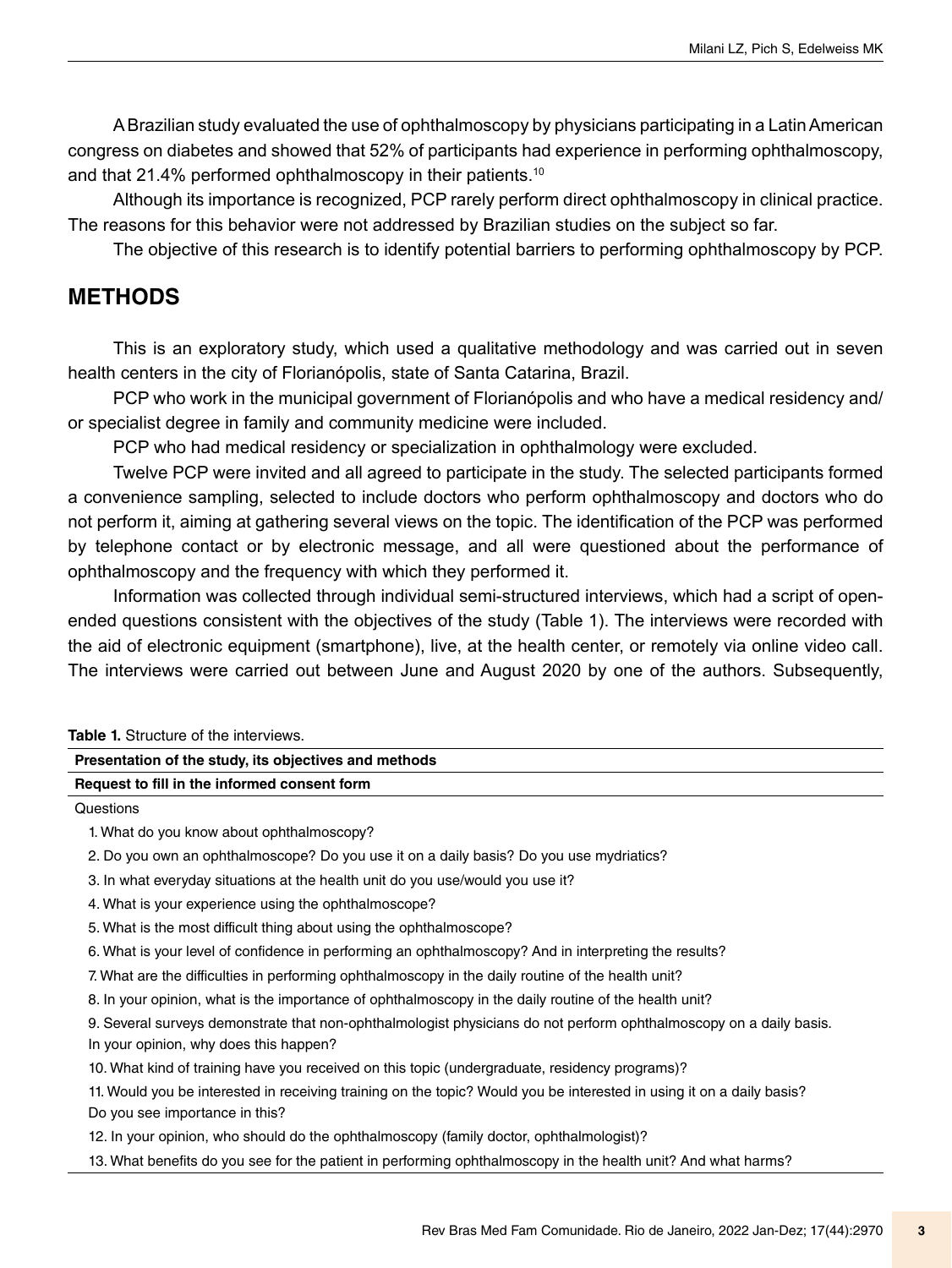they were also transcribed by the same author and subjected to thematic analysis of the content and the integrative synthesis of the results according to Bardin's technique.11 The content of the interviews was grouped according to the following categories: emotional barriers, behavioral barriers, cognitive barriers, work environment barriers, and learning barriers.

A pilot test with the participation of three PCP was previously carried out for eventual corrections in the formulation of the questions. The information collected in the pilot test was not included in the study, and the physicians who participated in it were not part of the sample.

This research was approved by the Ethics Committee on Research Involving Human Beings of Hospital Infantil Joana de Gusmão/Secretaria de Estado da Saúde de Santa Catarina [Santa Catarina State Health Department] (SES-SC) and all participants signed an informed consent form prior to the interviews. Data from this research will not be shared with third parties and no patient or community member participated in the planning or performance of the research.

## **RESULTS**

A total of 12 PCP were interviewed. Of them, two had an ophthalmoscope and only one daily performed ophthalmoscopy. Nine of the participants were men (75%) and three were women (25%). They had from three to 21 years of experience in the field of primary health care. Six were preceptors of the residency in family and community medicine and one was a university professor.

Participants reported several situations in which they would perform the fundus examination. These include ophthalmologic (eye pain, visual impairment, ocular foreign body), neurologic (headache, focal neurologic deficits) and systemic (hypertensive urgency, meningitis) complaints. As a screening test, the fundus examination would be used in the evaluation of congenital cataracts in newborns and diabetic and hypertensive retinopathy in hypertensive and/or diabetic patients.

Six participants reported ophthalmoscope handling as a difficulty. The ability to handle the device with both hands, to know the indication to use the green and red lights, and to find the ideal focus and distance were some of the reported difficulties. The indication of pupil dilation and even the examination without pharmacological mydriasis were also reported as difficulties. In addition, some participants reported that they would need greater knowledge of eye anatomy and greater ability to discriminate the different structures of the retina, aspects that they deemed essential for the interpretation of the exam findings.

*"The most difficult thing is pupil dilation. [...] The dexterity with both hands, the difficulty in closing one eye and looking with the other while having to work with different hands."* Participant 11.

Insecurity in doing the examination and in interpreting its findings was mentioned as a barrier to its performance. The causes of this insecurity include lack of experience in performing the examination on a daily basis and the perception that it is an unusual examination to be performed in their daily routine and with a low prevalence of altered findings. In addition, the perception that the evaluation of the Fundus oculi performed by PCP does not have the same sensitivity as that performed by ophthalmologists was reported. One participant reported the impression that the assessment of eye disorders, in general, should be done by an ophthalmologist.

*"Nose, mouth, and eye belong to the specialist."* Participant 2.

Four participants reported great skill in using the ophthalmoscope on a daily basis, which was developed during their undergraduate and residency training programs and throughout their professional work in emergency care clinics, health centers, or hospitals. The opportunity to perform the exam in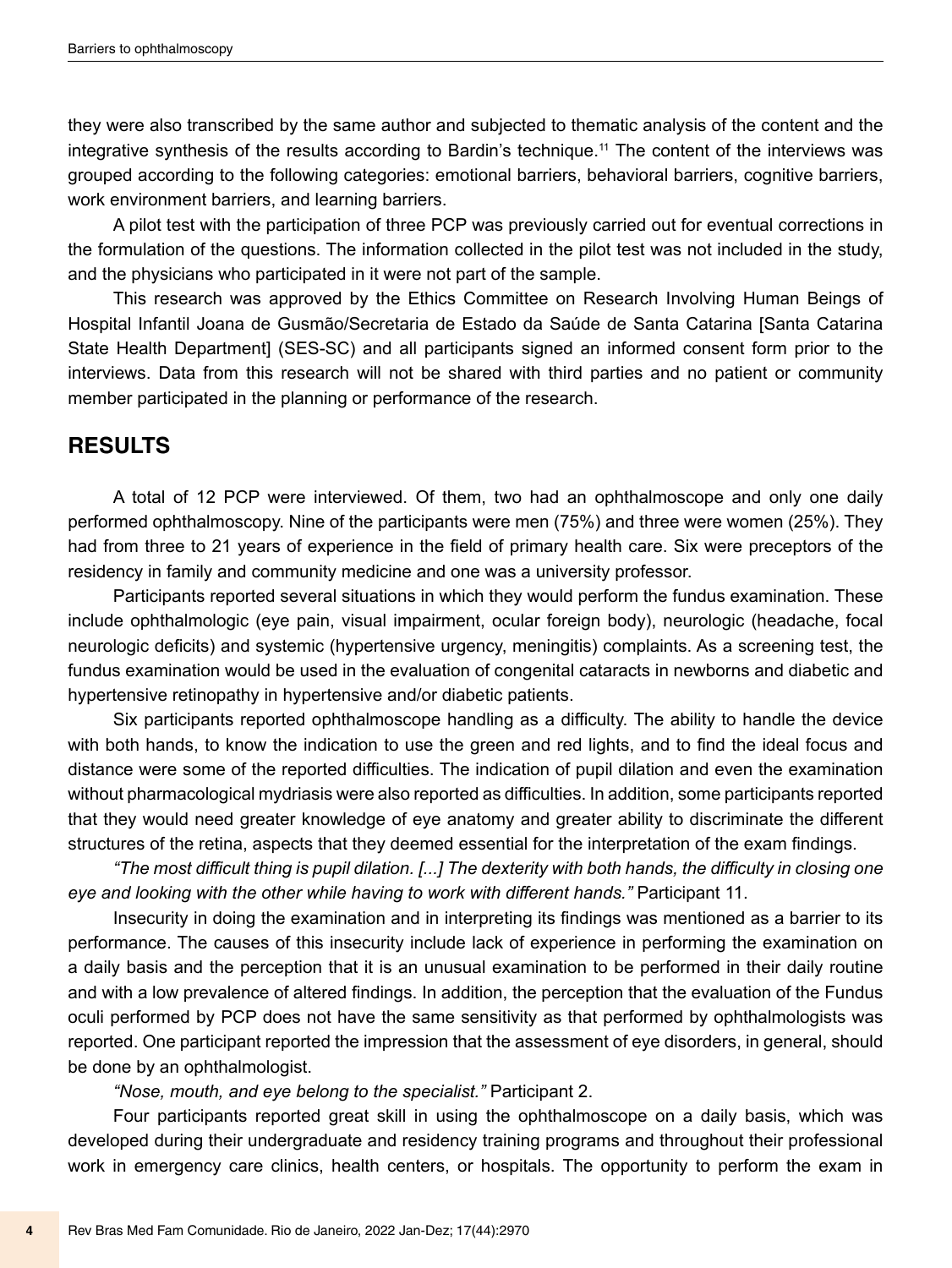practice during internships in the areas of ophthalmology, neurology, pediatrics, and internal medicine during the undergraduate program, medical internship, or medical residency was mentioned as important for maintaining this practice throughout their professional activities.

*"During the ophthalmology internship, I did more than 120 eye fundus examinations under the supervision of a professor. That was more than enough to learn how to perform the exam and have confidence."* Participant 5

Two participants stated that the examination would be of little or no importance on a daily basis, as they perceive that it would bring little resolution to the case or would not change the conduct in most situations, valuing other symptoms or signs in the patient's assessment. However, the other participants said that it is an important examination in the evaluation of acute or chronic conditions, as it would facilitate access to consultations with ophthalmologists, carry out the screening of urgent cases, and increase the bond with the patients, considering that they would feel as being completely evaluated.

*"I perform ophthalmoscopy many times because patients feel completely examined, they say that the doctor even examined the back of their eye. [...] I can even diagnose a cataract, but I do not think that it will make much difference in everyday life. It is better to refer them to the ophthalmologist."* Participant 6.

Moreover, the interviewees reported that, as it is an operator-dependent examination, the quality of the evaluation could suffer interference, and more advanced and sensitive technologies should be chosen to perform the same evaluation such as digital retinography. Nevertheless, all participants stated that PCP should perform ophthalmoscopy as part of their daily activities, as do other focal specialists or generalists (ophthalmologists, cardiologists, pediatricians, neurologists, endocrinologists, among others).

*"As I knew that I could refer* [the patients] *to the teleophthalmology service [...], I ended up failing to learn how to use the device. But now that I have moved to a city where there is no such service, I think it is important to learn* [how to handle it]*."* Participant 3

All participants reported having used the device at least once during their training, and this experience is generally restricted to the period of undergraduate program or medical residency. Six physicians reported having had greater immersion in the practice due to internships in ophthalmology or neurology. Conversely, the other professionals had experience with it during medical residency, following the guidance of their preceptors or through individual study based on their own interests. However, most of them mentioned a significant lack of training during their education, whether at the undergraduate program or at residency. The predominance of theoretical approaches in favor of practical experiences under the supervision of teachers or preceptors was reported. Nonetheless, all participants (with the exception of one) reported interest in learning more about the subject and in adding this skill to their clinical practice after theoreticalpractical training under supervision.

*"It is not difficult to use the ophthalmoscope itself. The thing is knowing patterns, performing the exam several times, getting experience from the smallest changes."* Participant 12

Some aspects related to the environment of the health center were mentioned as barriers to performing indirect ophthalmoscopy, including difficulty darkening the exam room, absence of ophthalmoscope and mydriatics in health units, and the low quality of devices when available. The high price for acquiring the device was also mentioned as an obstacle by two participants.

The time aspect was pointed out as a difficulty by the majority (ten out of twelve) of the participants. Among the aspects, the need for extra time in the consultation to explain the examination to the patients, perform pupil dilation, and perform the procedure was indicated as a difficulty in the face of the increasing demands and healthcare pressure from health units, which may require prior scheduling for performing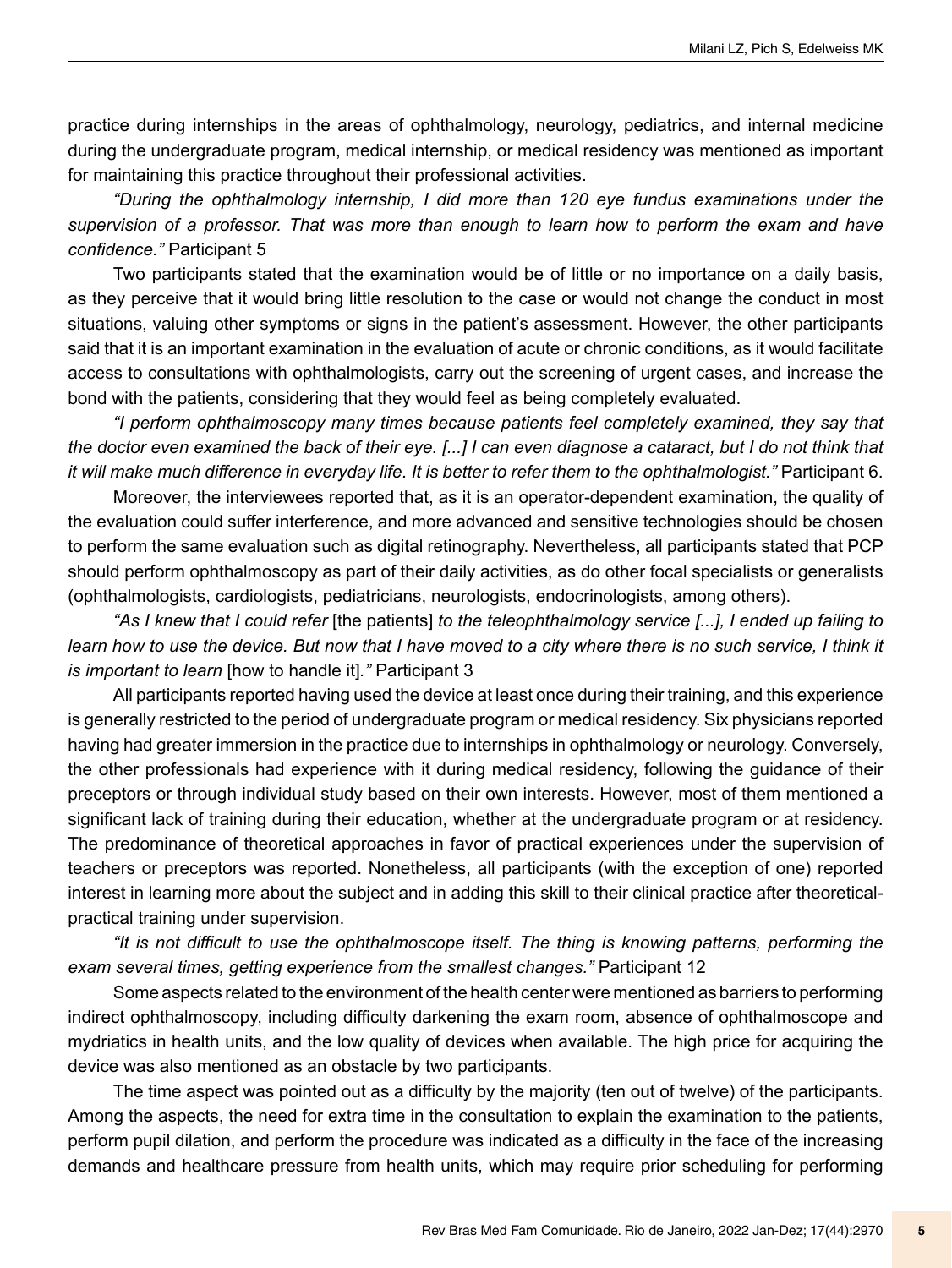the examination. Nevertheless, two participants with more practice in the technique did not report the time aspect as a difficulty for the procedure.

*"I have to prioritize certain things because of the great demand we have at the unit. That is why I gradually abandoned ophthalmoscopy."* Participant 6

*"Time itself is not a barrier, because the exam can be quickly done in a few minutes."* Participant 11. Furthermore, aspects related to health management were also reported, for instance: the lack of referral flows due to altered findings and the fact that there are no demands on the part of local authorities regarding the examination. In addition, the lack of training by the multidisciplinary team to assist in the procedure was also mentioned as a barrier.

Participants listed as a potential benefit to patients the possibility of excluding serious diseases, avoiding unnecessary referrals, expediting necessary referrals, and increasing the bond with the patient. As harms, they reported that the inexperience in performing the exam could lead to false-positive or falsenegative results, in addition to the fact that the examination could increase the consultation time and cause photophobia, nausea, or discomfort to patients due to the physical proximity to the doctor. The use of mydriatics was mentioned as potential harm, given the possibility of causing temporary visual impairment or eventually inducing acute glaucoma.

#### **DISCUSSION**

Different barriers to performing direct ophthalmoscopy were demonstrated. Cognitive and behavioral aspects included difficulty in handling the device, finding the ideal focus, and performing the exam without pharmacological mydriasis as well as lack of knowledge of eye anatomy.

Emotional aspects were also mentioned, such as feelings of insecurity in performing and interpreting the exam, which result from little practical experience in daily life, and the impression that the examination would be better performed by a specialist. Other feelings were verified, such as the impression of causing harm due to false-positives and false-negatives and low resolution, and the idea that there would be more sensitive technologies such as retinography.

Some studies have shown that the confidence for performing the exam is, indeed, low.12,13 A survey from Ireland assessed ophthalmology knowledge and ophthalmic skills among Irish PCP and showed that 40% feel confident in identifying an optic disc abnormality; 20% in monitoring patients with diabetic retinopathy; 94% have an ophthalmoscope; and 66% feel confident in using it.14 Although the authors have studied a population in which almost all participants had the device, the research corroborates the findings of the present study by demonstrating the lack of confidence in interpreting the findings.

Some studies have shown that the performance of direct ophthalmoscopy by PCP seems to have similar precision to that performed by optometrists or ophthalmologists.<sup>15,16</sup> This is in line with the reports of some participants, who stated that the ability of the PCP would be inferior to that of specialists.

One study suggests that direct ophthalmoscopy should be abandoned and replaced with more technological methods such as digital retinography.17 In addition, an investigation carried out in Brazil demonstrated the feasibility of using a portable handheld smartphone-based retinal camera as a resource for tracking diabetic retinopathy in primary care, associated with a telemedicine service.18 This corroborates the report of some participants in this research regarding the use of telemedicine as an alternative to direct ophthalmoscopy.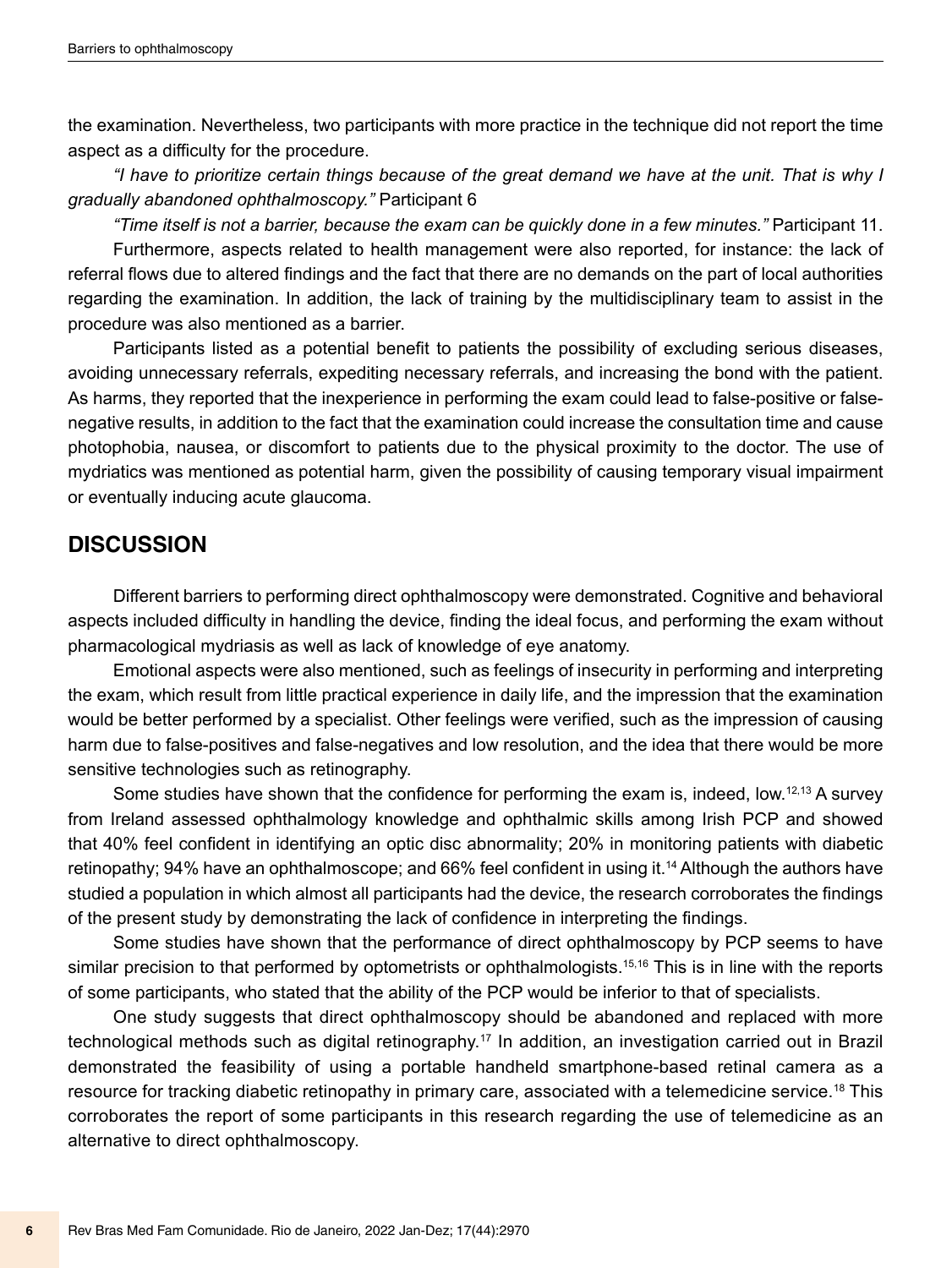Aspects related to training, such as lack of supervised practices during the undergraduate program or medical residency, were listed as barriers. A British study showed that the teaching of ophthalmoscopy in undergraduate and residency programs in family and community medicine is quite deficient.<sup>19</sup> However, other studies have shown that short training courses can contribute to the acquisition of this skill,20,21 or even more extensive training.22

Organizational aspects, such as difficulty in darkening the office, absence of ophthalmoscope and mydriatics, high price for purchasing the device, need for longer consultation time to perform the procedure in view of the concern with increasing demands, and healthcare pressure in the units, were also mentioned as barriers. A study from China evaluated the availability of equipment in primary healthcare clinics in several regions and found that 57% of clinics did not have an ophthalmoscope.<sup>23</sup>

Healthcare aspects, such as the absence of referral flows and demands by local authorities, lack of team training to perform the examination, and the presence of ophthalmic screening and telemedicine services were also mentioned.

Only one study directly assessed barriers to performing direct ophthalmoscopy. In this Australian study, which used a quantitative methodology, barriers to performing ophthalmoscopy were considered to be the time required for its performance, patients not wanting to have their pupils dilated for the exam, fear of causing acute glaucoma after mydriasis, lack of confidence in detecting abnormalities, and the absence of mydriatics in the clinic. Not knowing what to do when finding alterations, not having insurance reimbursement, or not having an ophthalmoscope in the unit were not deemed as obstacles.<sup>24</sup> In comparison, the present study corroborates the time required for performing the examination, the lack of confidence in identifying abnormalities, and the absence of mydriatics as barriers to ophthalmoscopy.

#### **CONCLUSION**

This study showed that difficulty in handling the ophthalmoscope and pupil dilation, little knowledge of eye anatomy, feelings of insecurity in performing and interpreting findings, and the perception that the exam would be better performed by a specialist act as barriers to performing direct ophthalmoscopy in the context of primary health care. In addition, lack of training and practical experience in undergraduate program and medical residency, perception of little usefulness or resolution of the exam, difficulty adapting the environment to perform the exam, absence of the device and mydriatics in health units are also influencing factors. Furthermore, an increase in consultation time, absence of referral flows in the face of altered findings, presence of teleophthalmology services, and lack of training of the multiprofessional team were also reported as barriers to performing ophthalmoscopy by PCP.

The limitations of this study are an initial and exploratory approach to the topic of direct ophthalmoscopy by PCP in Brazil and the limited availability of professionals with experience in using the ophthalmoscope to participate in the investigation. Nevertheless, the findings may contribute to the construction of knowledge on the subject, and especially to indicate the need for Continuing Education for PCP, aiming to equip them for the practice of direct ophthalmoscopy in primary health care, considering the relevance of the procedure in the context of public health.

## **CONFLICT OF INTERESTS**

Nothing to declare.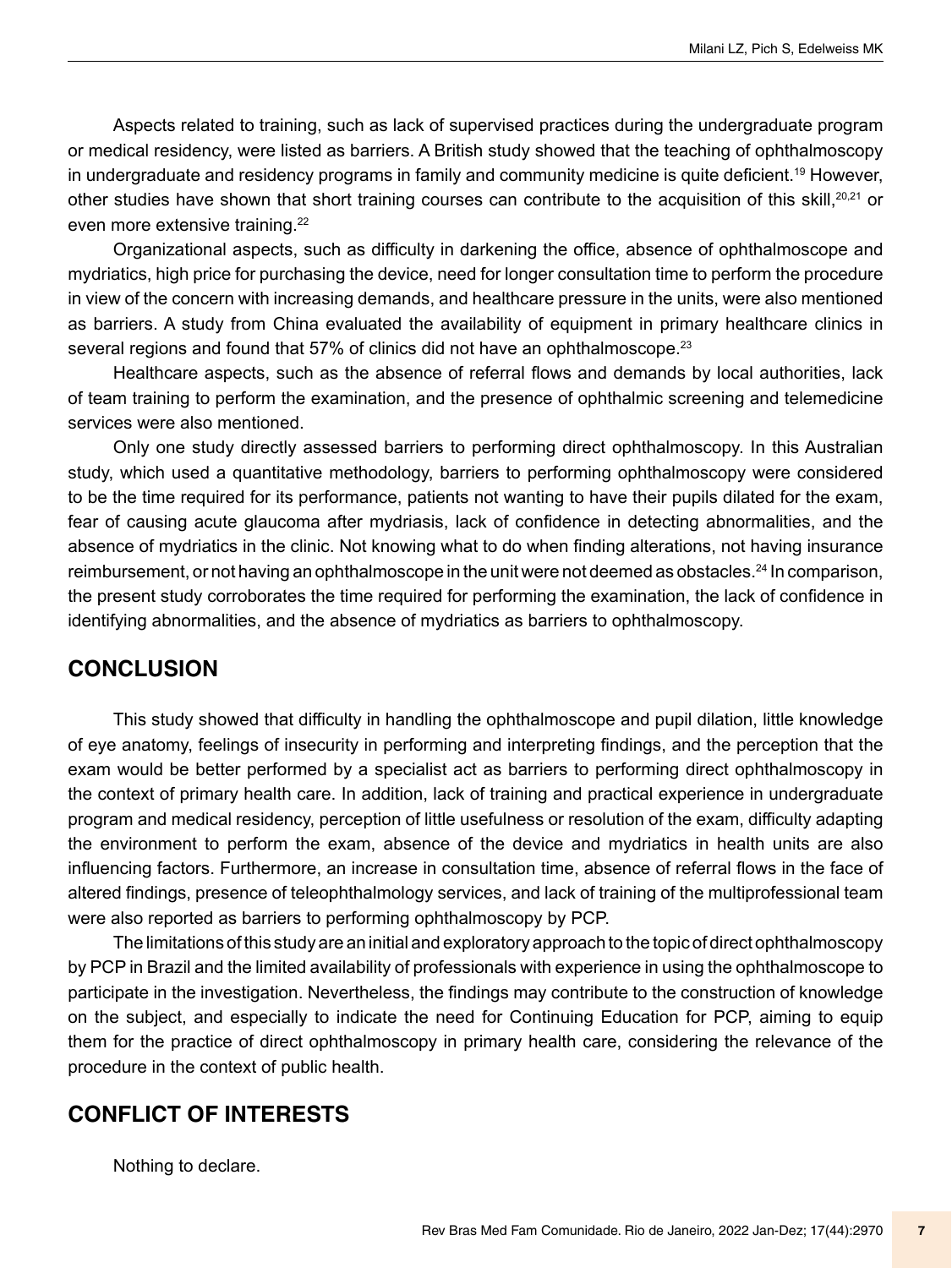# **AUTHORS' CONTRIBUTIONS**

LZM: Project administration, Conceptualization, Data curation, Writing – original draft, Writing – review & editing, Investigation, Methodology, Funding acquisition, Resources, Software, Validation, Visualization. SP: Project administration, Formal analysis, Conceptualization, Writing – review & editing, Methodology, Supervision, Validation, Visualization. MKE: Project administration, Formal analysis, Conceptualization, Writing – review & editing, Methodology, Supervision, Validation, Visualization.

# **REFERENCES**

- 1. Palay DA, Krachmer JH. Primary care ophthalmology. 2<sup>nd</sup> ed. Philadelphia: Elsevier: 2005.
- 2. Sociedade Brasileira de Medicina de Família e Comunidade. Currículo baseado em competências para medicina de família e comunidade. Sociedade Brasileira de Medicina de Família e Comunidade; 2015. [cited on Oct. 01, 2020]. Available at: [http://www.sbmfc.org.br/wp-content/uploads/media/Curriculo%20Baseado%20em%20Competencias\(1\).pdf](http://www.sbmfc.org.br/wp-content/uploads/media/Curriculo%20Baseado%20em%20Competencias(1).pdf)
- 3. Carlsson AM, ten Hove MW, Stockl F. Direct ophthalmoscopic examination of the eyes: does a mydriatic agent help with diagnosis? Can Fam Physician 2006;52(8):958-9. PMID: 17273497
- 4. Fry M, Wilson GA. Scope for improving congenital cataract blindness prevention by screening of infants (red reflex screening) in a New Zealand setting. J Paediatr Child Health 2005;41(7):344-6. https://doi.org[/10.1111/j.1440-1754.2005.00628.x](https://doi.org/10.1111/j.1440-1754.2005.00628.x)
- 5. Kraft SK, Marrero DG, Lazaridis EN, Fineberg N, Qiu C, Clark Jr CM. Primary care physicians' practice patterns and diabetic retinopathy. Current levels of care. Arch Fam Med 1997;6(1):29-37. <https://doi.org/10.1001/archfami.6.1.29>
- 6. Leese GP, Broadbent DM, Harding SP, Vora JP. Detection of sight-threatening diabetic eye disease. Diabet Med 1996;13(10):850-3. [https://doi.org/10.1002/\(SICI\)1096-9136\(199610\)13](https://doi.org/10.1002/(SICI)1096-9136(199610)13):10<850::AID-DIA167>3.0.CO;2-E
- 7. Dickson PR, McCarty CA, Keeffe JE, Baxter R, Harper CA, Taylor HR. Diabetic retinopathy: examination practices and referral patterns of general practitioners. Med J Aust 1996;164(6):341-4.<https://doi.org/10.5694/j.1326-5377.1996.tb122049.x>
- 8. Smith AF. Current and possible screening practices for diabetic retinopathy by general practitioners: new evidence from a pilot survey of Oxfordshire general practitioners. Ophthalmic Epidemiol 1995;2(3):129-35. [https://doi.](https://doi.org/10.3109/09286589509057094) [org/10.3109/09286589509057094](https://doi.org/10.3109/09286589509057094)
- 9. Kamien M, Ward AM, Mansfield F, Fatovich B, Mather C, Anstey K. Management of type 2 diabetes in Western Australian metropolitan general practice. Diabetes Res Clin Pract 1994;26(3):197-208. [https://doi.org/10.1016/0168-8227\(94\)90061-2](https://doi.org/10.1016/0168-8227(94)90061-2)
- 10. Preti RC, Saraiva F, Trein Junior JA, Takahashi WY, Silva MER. How much information do medical practitioners and endocrinologists have about diabetic retinopathy? Clinics (Sao Paulo) 2007;62(3):273-8. [http://doi.org/10.1590/S1807-](http://doi.org/10.1590/S1807-59322007000300011) [59322007000300011](http://doi.org/10.1590/S1807-59322007000300011)
- 11. Bardin L. Análise de Conteúdo. São Paulo: Edições 70; 2011.
- 12. Özkurt ZG, Balsak S, Çamçi MS, Bilgen K, Katran İH, Aslan A, et al. Approach of family physicians to pediatric eye screening in Diyarbakır. Turkish J Ophthalmol 2019;49(1):25-9.<http://doi.org/10.4274/tjo.galenos.2018.10829>
- 13. Basilious A, Cheng J, Buys YM. Comparison of glaucoma knowledge and referral practices among family physicians with ophthalmologists' expectations. Can J Ophthalmol 2015;50(3):202-8.<http://doi.org/10.1016/j.jcjo.2015.01.006>
- 14. Gibson C, Roche E. A survey of general practitioners' knowledge and perceived confidence with clinical ophthalmology. Ir Med J 2014;107(6):173-5. PMID: 24988833
- 15. Gill JM, Cole DM, Lebowitz HM, Diamond JJ. Accuracy of screening for diabetic retinopathy by family physicians. Ann Fam Med 2004;2(3):218-20.<http://doi.org/10.1370/afm.67>
- 16. Verma L, Prakash G, Tewari HK, Gupta SK, Murthy GVS, Sharma N. Screening for diabetic retinopathy by non-ophthalmologists: an effective public health tool. Acta Ophthalmol Scand 2003;81(4):373-7. <http://doi.org/10.1034/j.1600-0420.2003.00004.x>
- 17. Owens DR, Gibbins RL, Lewis PA, Wall S, Allen JC, Morton R. Screening for diabetic retinopathy by general practitioners: ophthalmoscopy or retinal photography as 35 mm colour transparencies? Diabet Med 1998;15(2):170-5. [http://doi.](http://doi.org/10.1002/(SICI)1096-9136(199802)15) [org/10.1002/\(SICI\)1096-9136\(199802\)15](http://doi.org/10.1002/(SICI)1096-9136(199802)15):2<170::AID-DIA518>3.0.CO;2-H
- 18. Queiroz MS, Carvalho JX, Bortoto SF, Matos MR, Cavalcante CGD, Andrade EAS, et al. Correction to: diabetic retinopathy screening in urban primary care setting with a handheld smartphone-based retinal camera. Acta Diabetol 2021;58(1):127. <http://doi.org/10.1007/s00592-020-01599-1>
- 19. Shuttleworth GN, Marsh GW. How effective is undergraduate and postgraduate teaching in ophthalmology? Eye 1997;11:744- 50.<https://doi.org/10.1038/eye.1997.189>
- 20. Bukhari AA. The clinical utility of eye exam simulator in enhancing the competency of family physician residents in screening for diabetic retinopathy. Saudi Med J 2014;35(11):1361-6. PMID: 25399213
- 21. Jackson C, Jong I, Glasson W. Royal Australian College of Ophthalmologists and Royal Australian College of General Practitioners National GP Eye Skills Workshops: colleges and divisions reskilling general practice. Clin Experiment Ophthalmol 2000;28(5):347-9.<https://doi.org/10.1046/j.1442-9071.2000.00337.x>